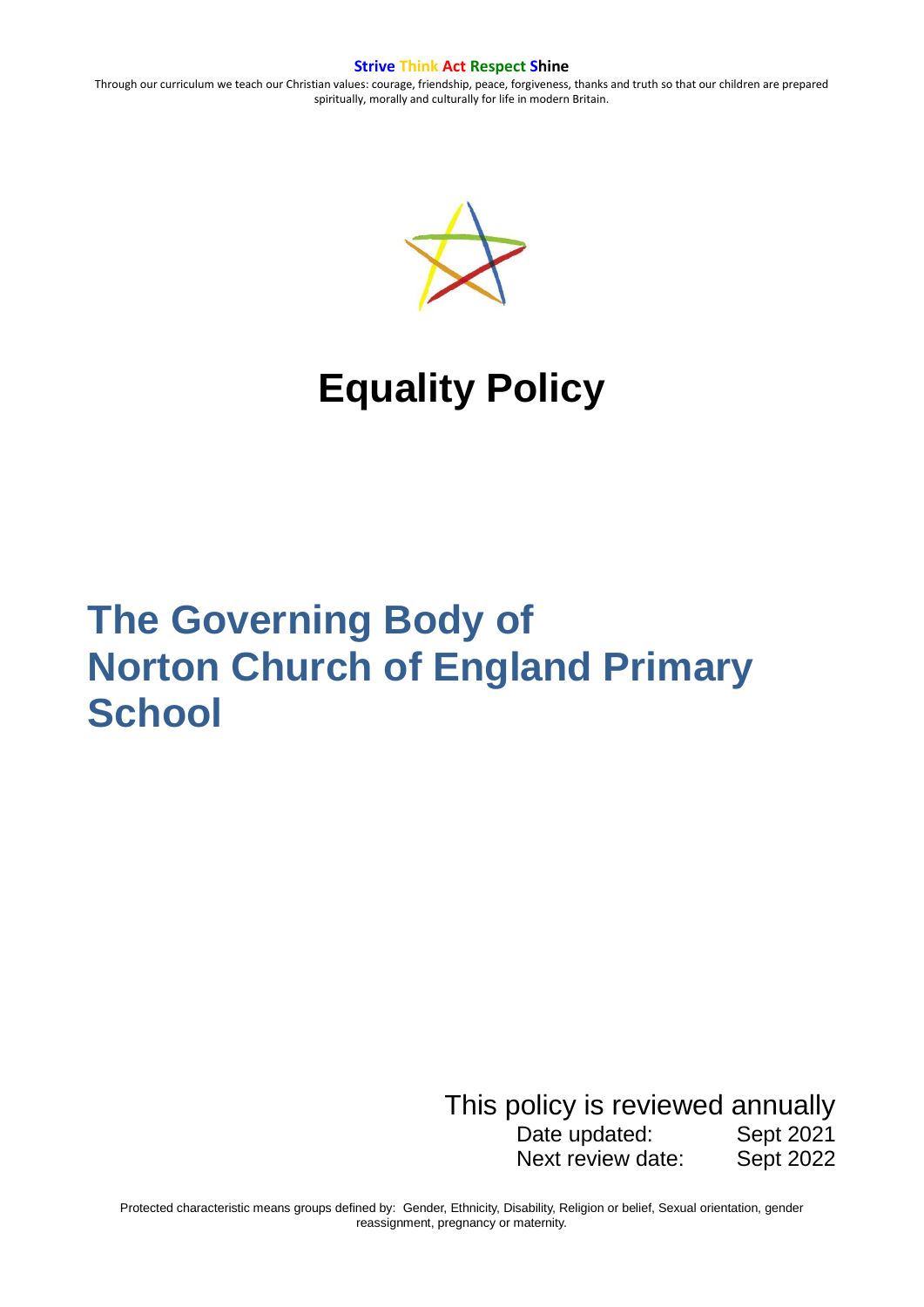Through our curriculum we teach our Christian values: courage, friendship, peace, forgiveness, thanks and truth so that our children are prepared spiritually, morally and culturally for life in modern Britain.

### Introduction

This policy is in reference to the Equality Act 2010 which combines and builds upon the existing legislation covering discrimination and promotion of equality of opportunity. Norton school responsibilities are integrated into the school and are consistent with current guidance from the local authority and Diocese, the Department of Education, Equality and Human Rights Commission and United Nations Conventions.

Norton Church of England Primary School is an inclusive school where every child does matter, regardless of ethnicity, religion, attainment, age, disability, gender, background (protected characteristics in accordance to Equality Act 2010) or other characteristic. We treat everyone with dignity, respect and as an individual, taking into account their varied life experiences and needs. Norton offers all pupils the opportunity to achieve their highest standards. We want everyone connected with this school to feel safe, secure, valued and of equal worth.

We are opposed to any direct or indirect discrimination against individuals or groups. We are opposed to any member of the school personnel or others connected with the school being victimised, harassed or bullied by another based on assumptions about their status in the afore mentioned categories or on any other grounds.

We are committed to valuing diversity, promoting equality and fostering good relationships between people. We take steps to remedy the underachievement of any individual or group by providing them with every opportunity to succeed. We provide the highest standards of teaching and learning within a curriculum that is broad, balanced, differentiated, relevant and exciting to the pupils and staff. We monitor the progress of all pupils, helping them to achieve their expected targets.

## Key Principles

Our approach is based on seven key, well-established principles.

- 1. All learners are of equal value, irrespective of disability, ethnicity, culture, national origin, national status, gender, gender identity, religion, non-religious affiliation, faith background and sexual orientation.
- 2. Recognize, respect and value difference and understand that diversity is strength. We take account of differences and remove barriers and disadvantages that people may face. We believe that diversity is a respected strength that should be celebrated by all who learn, teach and visit the school.
- 3. Foster positive attitudes and relationships; actively promoting positive attitudes and mutual respect between groups and communities different from each other. We always maintain a positive ethos across all members of the school community to work well alongside each other developing positive working relationships.
- 4. Drive a shared sense of cohesion and belonging and strive to ensure all members of our school community feel a sense of belonging to the school and wider community. Norton strives to ensure all members feel respected and able to participate fully in school life.
- 5. Observe good equalities practice for our staff and ensure that policies and procedures benefit all employees and potential employees in all aspects of their work, including in recruitment, promotion and continuing professional development. All school personnel share the importance of their work.
- 6. Highest expectations of all our children. We expect all pupils regardless of ability range can make good progress and achieve to their highest potential at Norton.
- 7. Raising standards for all pupils, especially for the most vulnerable. Improving the quality of education for the most vulnerable groups of pupils raises standards across the whole school.

#### Specific Duties:

Under the Equality Act 2010, all public organisations, including schools, are required to:

- Eliminate unlawful discrimination, harassment and victimisation
- Advance equality of opportunity between different groups
- **Foster good relations between different groups**

In addition, there are specific duties to:

- Publish information to show compliance with the Equality Duty
- Publish Equality objectives at least every 4 years which are specific and measurable.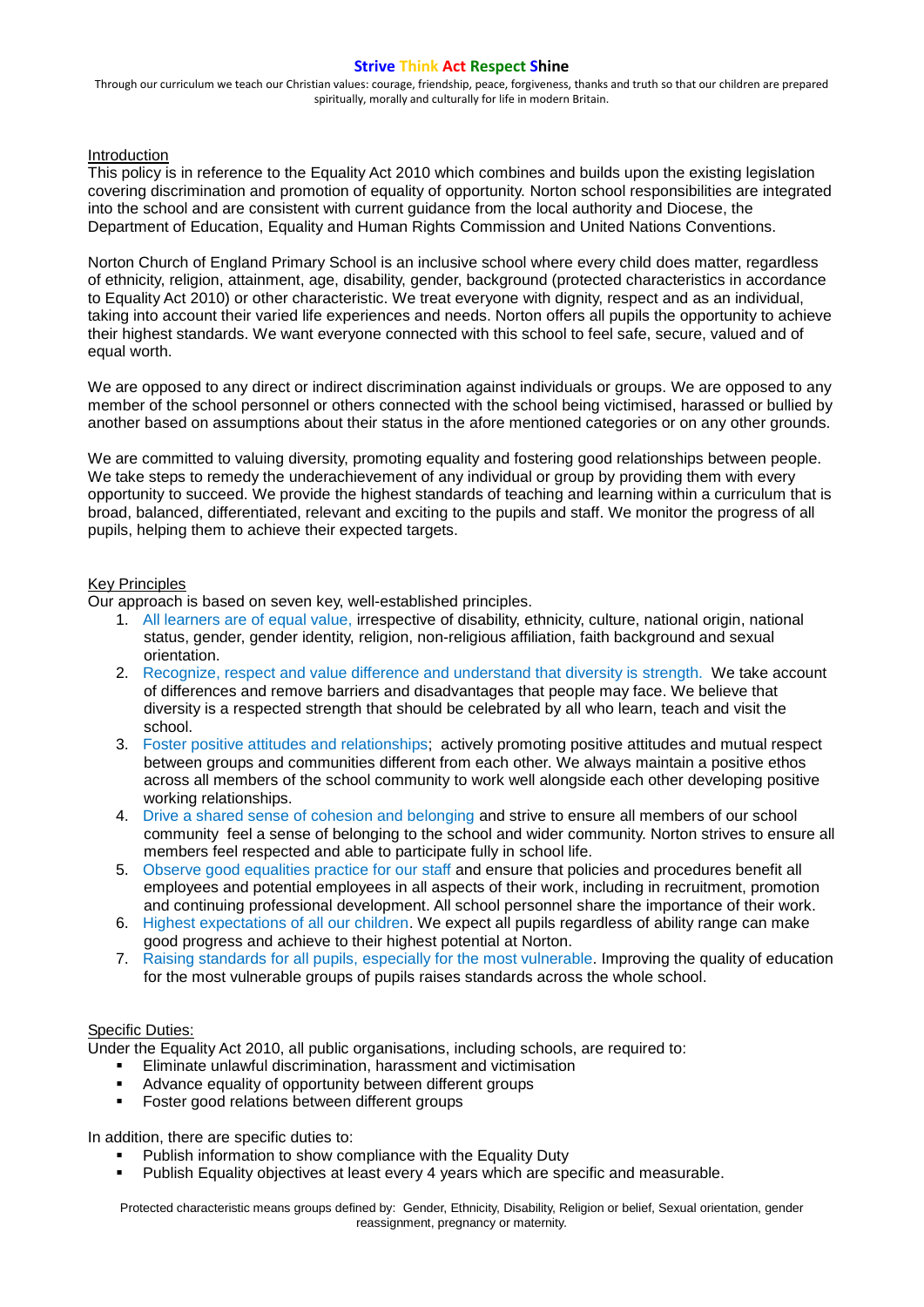Through our curriculum we teach our Christian values: courage, friendship, peace, forgiveness, thanks and truth so that our children are prepared spiritually, morally and culturally for life in modern Britain.

#### What we are doing

Equality is at the heart of what we do and is reflected in our ethos. In particular, we take the following steps:-

- Other polices and documentation. We ensure that all information about our responsibilities is included in relevant documents and policies, including meetings of the governors, staff and school council. The responsibilities apply to the school in our role as employers, and the way we comply with this is found in our recruitment and grievance policies.
- The physical environment. We make reasonable adjustments within our capacity to ensure that no one is disadvantaged. Classrooms are suited to all users, appropriate furniture is used, signs are in clear print and appropriate hardware and software are selected.
- The curriculum. We use teaching strategies to enhance learning and participation in a broad and balanced curriculum. We find ways in which all pupils can participate in sport, music and drama. We plan out-of-school activities and school trips so that all can take part. We ensure staff and pupils are aware of the importance of language. Our library, reading books and other resources contain positive images of people with disabilities and from diverse backgrounds. Individual Education Plans are designed to be effective and manageable. We seek to respond to guidance from parents, carers and the children, as well as the local authority and government departments.
- Communication. We always take account of disabilities, be they of pupils or their parents/carers. Information normally provided in writing is made available in alternative formats that are clear and user-friendly, or may be communicated orally (use of Gypsy Roma, Traveller mentor). We take account of the appropriate medium to communicate with specific parents (for example, telephone calls rather than letters in some cases) and give support and assistance to parents who have difficulties in reading and/or writing.
- Staffing. When advertising, interviewing, deciding on appointments, reviewing performance or dealing with grievances, the governors and staff will not discriminate based on age, disability, ethnicity, gender, religion, sexual identity, pregnancy, parenthood or other characteristics in an inappropriate way.
- Health and Safety. In considering the health and safety of pupils, staff, governors and visitors, we take their particular characteristics into account and make reasonable adjustments. Members of staff deal appropriately, in accordance with procedures, with the storage and administration of medicines to pupils. We follow appropriate procedures in clearing away blood or other bodily substances. We have members of staff qualified in giving first-aid treatment and will call emergency services when required.
- **Behaviour, Exclusions and Admissions. We make reasonable, appropriate and flexible adjustments** for pupils with disabilities in considering their behaviour. We closely monitor data on absences from school (including exclusions should these occur) for evidence of over-representation of different groups and take action to address concerns promptly. Our admissions policy complies with our responsibilities and follows local authority guidance.
- Addressing prejudice and bullying. We challenge all forms of prejudice and take steps to identify record and resolve with any prejudice-related incidents. We treat all forms of bullying equally. Records of prejudice-related incidents are summarised to governors and reviewed regularly.
- Advancing equality between groups. We know all our pupils well but also collect and analyse data in order to inform our planning and identify targets for improvement. We track all pupils' progress and can analyse this in a number of ways, including by gender, ethnicity, disability, special educational need and year group. Doing so allows us to identify and take steps to remedy any inequalities in outcome and/or participation.
- Fostering good relationships between groups. We prepare our pupils for life in a diverse society and ensure that there are activities across the curriculum that promotes the spiritual, moral, social and cultural development of all our pupils. We teach about difference and diversity, as well as the negative impact of stereotyping, prejudice and discrimination. We use materials and resources that reflect the diversity of the school population and local community in a positive way. We promote an ethos which challenges prejudice and discrimination in language, attitude or behaviour.
- Roles and responsibilities. All members of the school community have a role in tackling discrimination. The Head Teacher will ensure that all staff are aware of their responsibilities without exception. A named governor (Louisa Brooks)) and a designated member of staff (Jane Johnson) jointly discharge the duty of ensuring that we meet our obligations. The whole governing body has a responsibility to tackle discrimination. All members of staff are fully committed to our policy and we ask parents and carers to keep us informed of any concerns and relevant issues.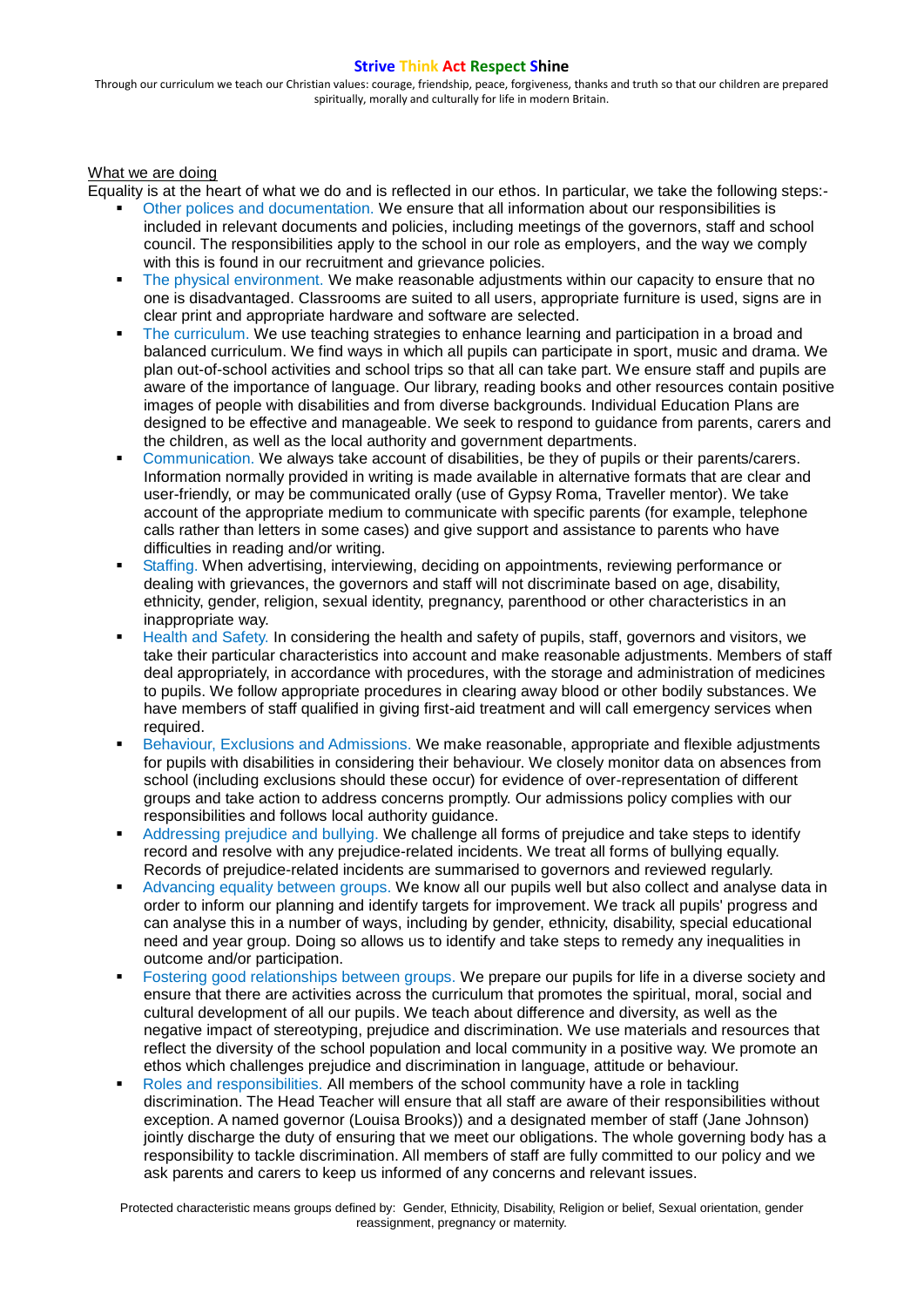Through our curriculum we teach our Christian values: courage, friendship, peace, forgiveness, thanks and truth so that our children are prepared spiritually, morally and culturally for life in modern Britain.

**Monitoring and review. We monitor admissions, attainment, exclusions, rewards, sanctions, parental** and pupil questionnaires, and all training as well as any complaints. We keep minutes of every meeting where any issue of equality is considered. In our regular reviews of every school policy, equality is always considered. The Head Teacher reports at least once a year to the governors on the issue and this policy will be reviewed at least once every 2 years.

# Key Responsibilities

The table below contains a breakdown of the key responsibilities of the Governing Body, Link Governor for equality, leadership of the school, staff and school community:

| <b>Group</b>                                         | <b>Role</b>                                                                                                                                                                                                                                                                                                                                                                                                                                                                                                                                                                                                                                                                                                                                                                                                                                                                                                                                                                                                                                                                                                                                                                                                                                                                                                                                                                                                                                                                                                                                                                                                                                                                                                                                                                                                                                                      |
|------------------------------------------------------|------------------------------------------------------------------------------------------------------------------------------------------------------------------------------------------------------------------------------------------------------------------------------------------------------------------------------------------------------------------------------------------------------------------------------------------------------------------------------------------------------------------------------------------------------------------------------------------------------------------------------------------------------------------------------------------------------------------------------------------------------------------------------------------------------------------------------------------------------------------------------------------------------------------------------------------------------------------------------------------------------------------------------------------------------------------------------------------------------------------------------------------------------------------------------------------------------------------------------------------------------------------------------------------------------------------------------------------------------------------------------------------------------------------------------------------------------------------------------------------------------------------------------------------------------------------------------------------------------------------------------------------------------------------------------------------------------------------------------------------------------------------------------------------------------------------------------------------------------------------|
| Governing<br><b>Body</b>                             | Ensure the school comply with Equality Act 2010 and equality legislation<br>٠<br>Monitor achievement of targets associated with equality<br>٠<br>Ensure funds are in place to support this policy<br>٠<br>Ensure the policy is made available to staff and parents<br>٠<br>Ensure the policy is updated & communicated regularly to staff & parents<br>٠<br>Nominate a link Governor to visit regularly & report to the Governing Body<br>٠<br>Ensure all staff understand and implement the key requirements of the Equality Policy<br>٠<br>Ensures that visitors to the school understand and follow the key requirements of the<br>٠<br><b>Equality Policy</b><br>The school environment is increasingly accessible possible to pupils, staff and visitors<br>٠<br>to the school - including the acoustic environment<br>Be increasingly representative of the community it serves<br>٠<br>Ensure procedures for the election of parent governors are open to candidates and<br>٠<br>voters who are disabled                                                                                                                                                                                                                                                                                                                                                                                                                                                                                                                                                                                                                                                                                                                                                                                                                                                  |
| <b>Link Governor</b><br>for Equality                 | Ensure this policy is linked correctly to other policies<br>٠<br>Ensure the awareness of this policy to those connected with the school<br>٠<br>Attend training related to this policy<br>٠<br>Regularly report back to the Governing Body for each visit to the school<br>٠<br>Annually report back to the Governing Body the success of this policy<br>п<br>Ensure the Equality Policy and Plan and Objectives have been shaped by the views,<br>٠<br>input and involvement of staff, parents, governors, pupils and other stakeholders                                                                                                                                                                                                                                                                                                                                                                                                                                                                                                                                                                                                                                                                                                                                                                                                                                                                                                                                                                                                                                                                                                                                                                                                                                                                                                                        |
| Headteacher &<br><b>Senior</b><br>Leadership<br>Team | Ensure the policy is embedded into the culture of the school<br>٠<br>Ensure pupils, parents and staff comply to the policy<br>Provide leadership in respect of equality, inclusion and community cohesion<br>٠<br>Ensure equal opportunities are provided in the school development plan<br>٠<br>Monitor and analyse the performance of different groups of pupils<br>٠<br>Record, report and address all racial incidents<br>٠<br>Provide support to all staff<br>٠<br>Monitor the effectiveness of this policy by reviewing teacher planning, pupil work,<br>٠<br>observing pupil behaviour and analysis of pupil data<br>Collect information on race, disability and gender (pupils and staff)<br>٠<br>Use this information to inform the policies, plans and strategies, lessons, additional<br>٠<br>support, training and activities the school provides<br>Ensure the school publishes information to demonstrate purposeful action on the<br>٠<br>general duties<br>Analyse pupil achievement in terms of progress and standards for different groups and<br>٠<br>take action when their trends or patterns indicate a need<br>Set Equality Objectives to improve outcomes for vulnerable pupils and monitors<br>٠<br>progress on reaching these objectives<br>Co-ordinating the implementation of the policy and monitoring outcomes<br>٠<br>Ensure the curriculum includes opportunities for all pupils to understand and celebrate<br>٠<br>diversity and difference<br>Ensure the monitoring of bullying and harassment of pupils in terms of difference and<br>diversity (i.e. different groups) and takes action if there is a cause for concern<br>Ensure open evenings and other events which parents, carers and the community<br>٠<br>attend are held in an accessible part of the school and issues such as language barriers<br>are considered |
| <b>School staff</b>                                  | Act as positive role models and promote equality throughout the community<br>٠<br>Adhere to this policy and promote the ethos of the policy<br>Report and deal with all incidents of discrimination to the Headteacher<br>Promote equality, inclusion and community values<br>٠                                                                                                                                                                                                                                                                                                                                                                                                                                                                                                                                                                                                                                                                                                                                                                                                                                                                                                                                                                                                                                                                                                                                                                                                                                                                                                                                                                                                                                                                                                                                                                                  |